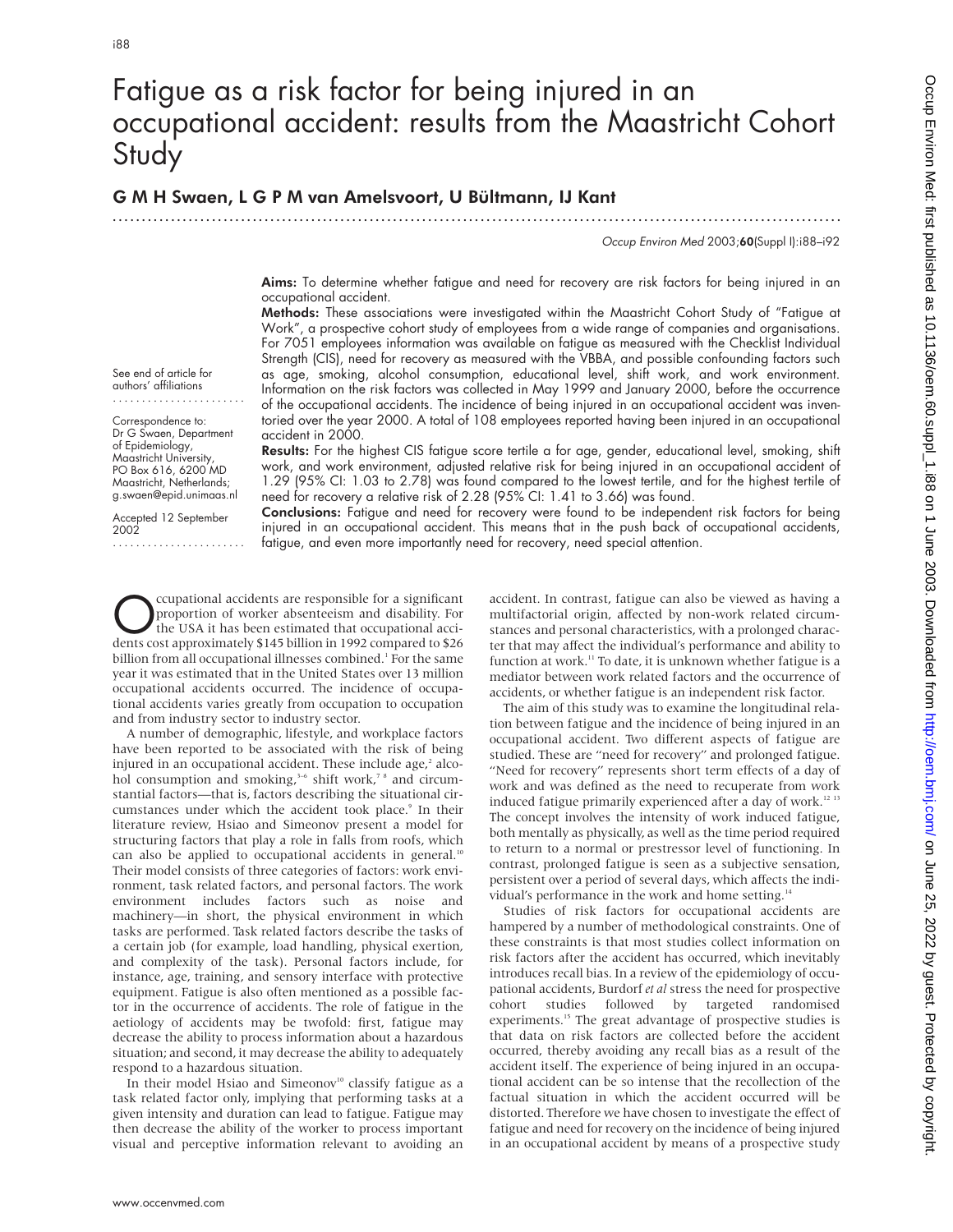design. This investigation was based on data from the Maastricht Cohort Study on Fatigue at Work.

# MATERIALS AND METHODS

## Study design

The Maastricht Cohort Study of Fatigue at Work is a prospective study on a sample of 12 140 workers from 45 different companies, mostly located in the southern part of the Netherlands. The design and rationale have been described elsewhere.<sup>16</sup><sup>17</sup>

The cohort study started in May 1998 and covers a period of three years. In the cohort study information has been collected on a wide range of work related, health related, and demographic variables. For the analysis presented here, we used the data on demographic and work related variables that were collected in May 1999 as this was the closest point in time preceding the collection of the accident data for which these data were available. Information on fatigue and need for recovery was collected in January 2000, just before the period over which the incidence of injury in an occupational accident was monitored. Information on the incidence of being injured in an occupational accident was collected in the questionnaire that was mailed to the respondents in January 2001.

#### Study population

Of all participants at baseline (May 1998), 7051 employees filled in and returned the questionnaires mailed in May 1999, January 2000, and January 2001. All workers had at least a minimal employment of 50% and were between 18 and 65 years of age. The study population formed a heterogeneous group of employees with different jobs and educational levels employed at one of 45 different companies that represented a range of different sectors and trades.

## Fatigue and need for recovery

Fatigue was measured by means of the Checklist Individual Strength (CIS). This 20 item questionnaire was designed to measure several aspects of fatigue. It consists of four subscales: severity of fatigue, reduction in motivation, reduction in physical activity, and reduction in concentration. The CIS originates from the clinical setting and was constructed to test patients for chronic fatigue syndrome. The Cronbach's alpha has been reported to be 0.90.<sup>18</sup> The CIS queries respondents about how they felt in the past two weeks. It consists of items such as: "I feel fit", "I am full of plans", "I have trouble concentrating", and "I feel like doing nice things". Respondents can answer on a seven point Likert scale. The 20 Likert scores are summed to give a CIS total ranging from 20 to 140. A pilot study conducted before to the start of the Maastricht Cohort Study indicated that a cut off point of >76 of the CIS has a sensitivity of 73% and a specificity of 90% to detect fatigued workers.<sup>17</sup> We applied this a priori fixed cut off point to compare the risk for being injured in an occupational accident in fatigued workers with the risk in non-fatigued workers. Over time fatigue as measured with the CIS is a relatively stable factor. The CIS fatigue scores on the May 1999 and the January 2000 questionnaires had a correlation coefficient of 0.71.

Need for recovery was measured with a subscale of the Dutch questionnaire on Perception and Judgement of Work.<sup>19</sup> The scale consists of 11 items. Examples of the items included in this scale are: "I find it difficult to relax after a working day", "When I come home from work people should leave me alone", and "In my leisure time I have trouble concentrating". The total score has a range from 0 to 100 and has a Cronbach's alpha of 0.79. Because the respondent is asked to answer the questions with respect to a working day, it is thought that "need for recovery" measures acute effects of work on the respondent. Since there is no validated cut off point for this scale, we divided the population into tertiles.

Need for recovery must also be regarded as a relatively stable score. The correlation coefficient between the scores in May 1999 and January 2000 for the need for recovery scale was 0.76.

#### Confounders

Possible confounding factors included demographic data (age, gender, and educational level), shift work, work environment, and lifestyle factors. Shift work has been reported to be an important risk factor for occupational accidents.<sup>7</sup> As shift work is also related to fatigue, we identified shift work as a potential confounder in our investigation and included this factor in the analysis. This was done by using three categories: day shift only (between 7 am and 7 pm), irregular shifts without night shift, and shift work with night shifts. The first category was used as the reference category.

As mentioned earlier, the type of work environment is an important class of risk factors for occupational accidents. We considered use of the variable industry sector to adjust for work environment. However, within a particular industry sector there can be more than one type of work environment and using sector as proxy measure for work environment would not catch the essential difference between, for instance, an office environment and an environment with machinery and tools. Therefore we recoded the jobs of all the study subjects into three classes of work environment. For each study subject, his/her job was coded according to the Dutch occupational classification designed by the Central Bureau of Statistics.20 Environment I consists of all subjects who perform office work or administrative work, with no exposure to machinery or tools except office machines. Environment II consists of all jobs that involve manual technical work and work with machinery and tools. Environment III consists of other jobs such as nursing, security, sales, and other jobs not characterised by office work (environment I) or manual work involving machines or tools (environment II). All the information mentioned above was collected in May 1999.

# Lifestyle factors

Alcohol consumption was measured by asking about the weekly consumption in glasses of alcoholic beverages (drinking less than 14 glasses per week, or 14 or more). Smoking status was determined by the question: "Do you smoke every day?" (yes/no).

# Accidents at work

In the literature there has been some debate about the use of the words "accident" and "injury".<sup>21</sup> In that editorial the word "accident" was referred to as the "A" word, not to be used any longer, because of its overlap with injury or accident survival. In this study, the respondents were queried about being injured in an occupational accident, during the past year. The following item was used: "Did you have an accident at work in the previous year from which you suffered physical injury?" (response categories: yes/no). In addition we asked whether the subject had consulted a physician or physical therapist because of the suffered injury. Since we were interested in the serious accidents, we focused on those injuries for which the employee reported to have consulted a physician or physical therapist following the accident. Because of the debate in the literature about the use and misuse of the "A" word, we must be quite specific about the effect parameter used in our study. In this study the effect parameter refers to an employee who reported to have experienced an accident at work in which the worker suffered such physical injury that he consulted a medical doctor or physical therapist.

### Statistical analysis

In a first step of the statistical analysis we investigated the univariate relations between the risk factors under study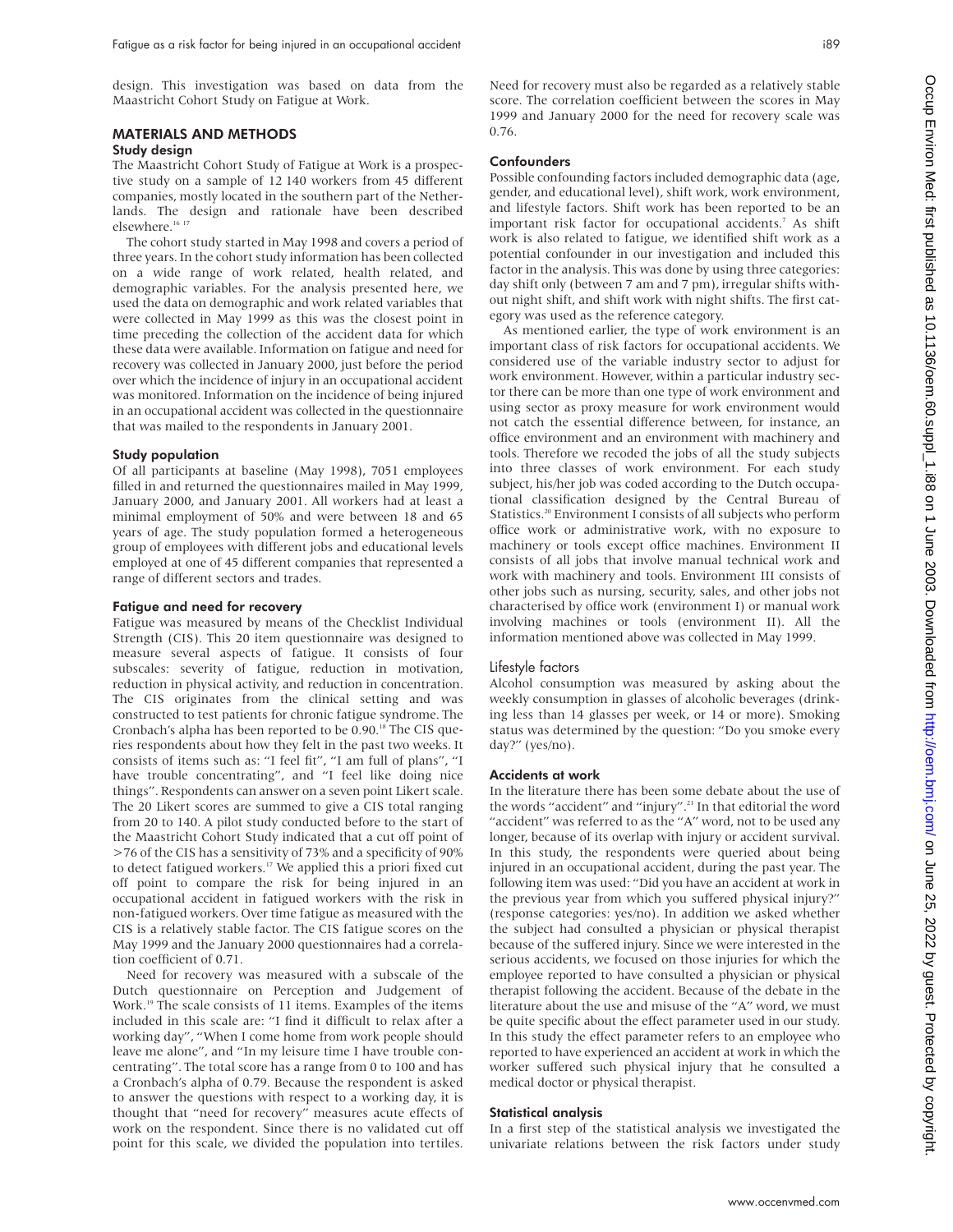| Type of industry sector (n)           | Crude incidence of being<br>injured in an<br>occupational accident<br>per 100 person-years of<br>observation |
|---------------------------------------|--------------------------------------------------------------------------------------------------------------|
| Agriculture (26)                      | $3.85*$                                                                                                      |
| <b>Industry (3157)</b>                | $1.90*$                                                                                                      |
| Public utilities (178)                | $4.49*$                                                                                                      |
| Construction (113)                    | 177                                                                                                          |
| Hotels/restaurants (95)               | $2.11*$                                                                                                      |
| Transportation and distribution (441) | $3.63*$                                                                                                      |
| Financial institutions (66)           | 0.00                                                                                                         |
| Services (952)                        | 0.32                                                                                                         |
| Public administration (614)           | 0.81                                                                                                         |
| Education (210)                       | 0.48                                                                                                         |
| Health/health care (1077)             | 0.93                                                                                                         |
| Culture and recreation (122)          | 0.00                                                                                                         |
| Total study population (7051)         | 1.53                                                                                                         |

(fatigue and need for recovery) and the possible confounders with the risk of being injured in an occupational accident. Crude relative risks of the confounding factors for the incidence of being injured in an occupational accident and the corresponding 95% confidence intervals were calculated. Next, we calculated the crude relative risks for fatigue and need for recovery of being injured in a occupational accident. In a second step we adjusted for confounders that showed a confounding potency in the unadjusted analysis. Since fatigue as measured by the CIS and need for recovery are found to be correlated we additionally adjusted for need for recovery when fatigue was the independent variable under study and vice versa. All statistical analyses were performed by means of the SAS statistical computer program. Cox proportional hazard models were used to estimate the adjusted relative risks for being injured in an occupational accident.

# RESULTS

In January 2001, 108 respondents of the Maastricht Cohort Study reported having been injured in an occupational accident, for which they consulted a physician or physical therapist.

The incidence of these accidents varied substantially between industry sectors. The highest incidence of being injured in an occupational accident was found in public utilities (4.5 per 100), agriculture (3.9 per 100), and transportation (3.6 per 100), whereas the lowest incidence was observed in the financial, educational, and cultural and recreational sectors (see table 1).

As has been reported by other investigators, the incidence of being injured in an occupational accident also varied with the age of the respondents. The lowest relative risk (RR) was found in the oldest age group, although the relative risks for the specific age groups did not significantly differ from unity (see table 2). Level of education was strongly associated with the risk for being injured in an occupational accident. Study subjects in the lowest educational group had approximately a sevenfold increased risk for being injured in an occupational accident compared to the group with the highest educational level (RR 7.38, 95% CI: 3.64 to 14.98). The subgroup with a medium educational level had approximately a fivefold risk for being injured in an occupational accident compared to the study subjects with the highest educational level (RR 5.79, 95% CI: 2.83 to 11.87).

Shift work was also strongly associated with the risk of being injured in an occupational accident. Shift workers with no night shifts had a nearly fivefold increased risk for being injured in an occupational accident compared to daytime employees (RR 4.76, 95% CI: 2.42 to 9.35). Shift workers with night shifts had almost a threefold risk for being injured in an occupational accident compared to daytime employees (RR 2.74, 95% CI: 1.84 to 4.09).

Work environment was also strongly associated with the risk for being injured in an occupational accident. Workers with jobs in which they work with tools or machinery had a fivefold increased risk for being injured in an occupational accident (RR 5.03, 95% CI: 3.32 to 7.63).

Smoking was also significantly related to the risk of being injured in an occupational accident (RR 2.04, 95% CI: 1.38 to 3.00). Workers who reported they drank 14 glasses of alcoholic beverages or more per week did not significantly differ from the subjects who reported they drank less with respect to the risk of being injured in an occupational accident.

Table 2 Univariate relation between demographic variables, shift work, and work environment and lifestyle factors with the risk of being injured in an occupational accident

| Variable                                                                 | Crude RR | 95% CI                  |
|--------------------------------------------------------------------------|----------|-------------------------|
| Age                                                                      |          |                         |
| Under 30                                                                 |          |                         |
| $30 - 39$                                                                | 0.73     | $0.38$ to $1.41$        |
| $40 - 49$                                                                | 0.86     | 0.46 to 1.62            |
| $50+$                                                                    | 0.54     | $0.26 \text{ to } 1.14$ |
| Gender: males versus females                                             | 2.43     | 1.39 to 4.27            |
| Education                                                                |          |                         |
| High                                                                     |          |                         |
| Medium                                                                   | 5.79     | 2.83 to 11.87           |
| Low                                                                      | 7.38     | 3.64 to 14.98           |
| Shift work                                                               |          |                         |
| Daytime only, between 7 am and 7 pm                                      |          |                         |
| Irregular shifts but no night shift versus day time job                  | 4.76     | 2.42 to 9.35            |
| Irregular shifts with night shifts versus day time                       | 2.74     | 1.84 to 4.09            |
| Work environment                                                         |          |                         |
| Environment I office environment as reference                            |          |                         |
| Environment II, with machines and tools versus I                         | 5.03     | 3.32 to 7.63            |
| Environment III other, versus I                                          | 1.63     | 0.58 to 4.62            |
| Smoking every day, yes versus no                                         | 2.04     | 1.38 to 3.00            |
| Drinking over 14 glasses of alcoholic beverages<br>weekly, yes versus no | 0.78     | 0.41 to 1.50            |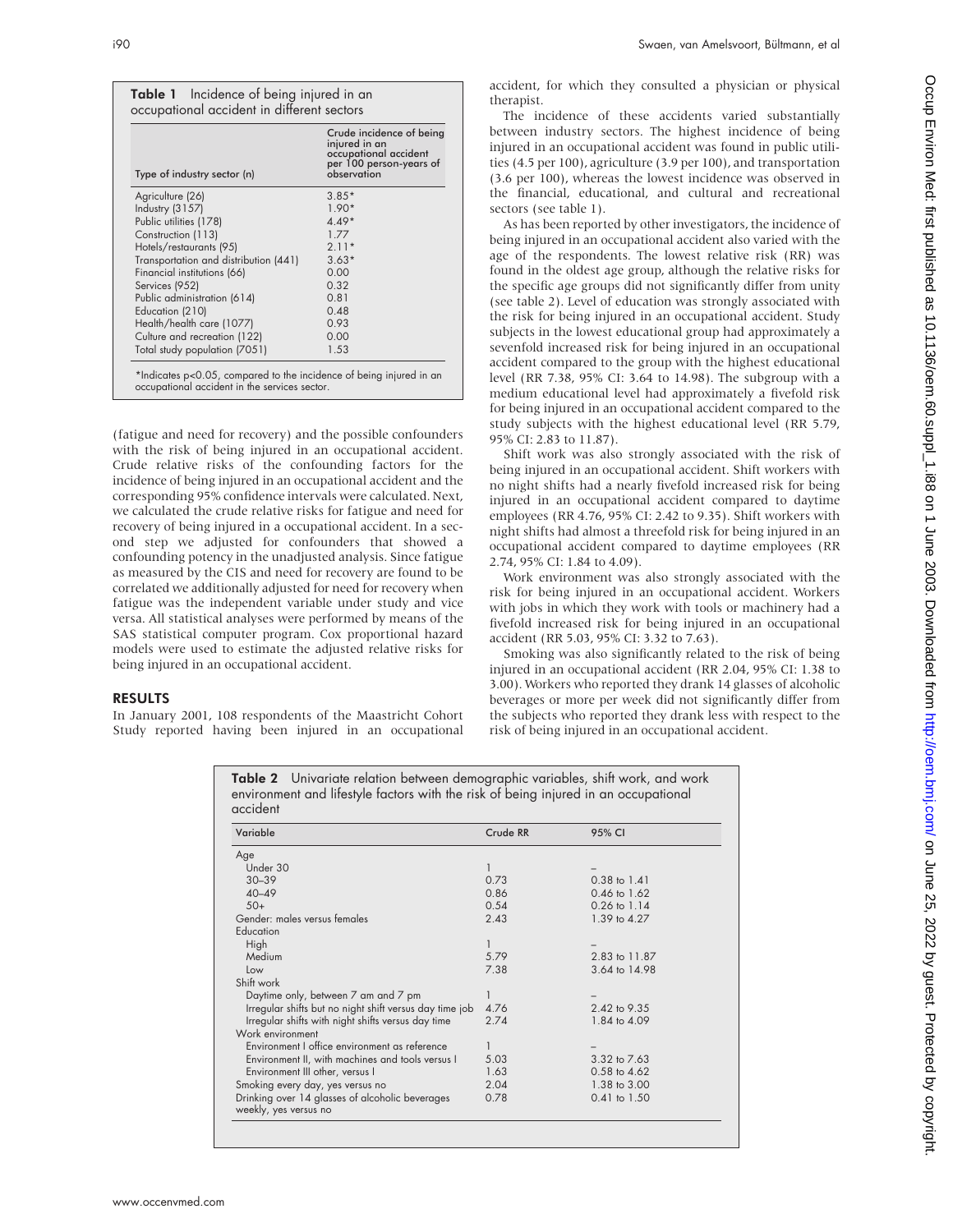Table 3 Relation between fatigue and need for recovery with the risk for being injured in an occupational accident, adjusted for age, gender, education, smoking, shift work, and work environment

| Variable                                          | <b>Adjusted RR</b> | 95% CI           |
|---------------------------------------------------|--------------------|------------------|
| CIS: fatigued workers versus non-fatigued workers | 1.75               | 1.16 to 2.64     |
| CIS total                                         |                    |                  |
| Lowest tertile                                    | 1                  |                  |
| Medium tertile                                    | 1.30               | 0.77 to 2.20     |
| High tertile                                      | 1.69               | 1.03 to 2.78     |
| Subjective experience of fatigue                  |                    |                  |
| Lowest tertile                                    |                    |                  |
| Medium tertile                                    | 1.40               | 0.83 to 2.37     |
| Highest tertile                                   | 1.92               | 1.16 to 3.17     |
| Reduced motivation                                |                    |                  |
| Lowest tertile                                    |                    |                  |
| Medium tertile                                    | 1.30               | 0.79 to 2.13     |
| Highest tertile                                   | 1.47               | 0.91 to 2.38     |
| Reduced activity                                  |                    |                  |
| Lowest tertile                                    | 1                  |                  |
| Medium tertile                                    | 0.93               | 0.56 to 1.54     |
| Highest tertile                                   | 1.19               | 0.74 to 1.91     |
| Reduced concentration                             |                    |                  |
| Lowest tertile                                    | T                  |                  |
| Medium tertile                                    | 0.69               | 0.42 to 1.15     |
| Highest tertile                                   | 1.16               | $0.74$ to $1.80$ |
| Need for recovery                                 |                    |                  |
| Lowest tertile                                    |                    |                  |
| Medium tertile                                    | 1.41               | 0.80 to 2.47     |
| Highest tertile                                   | 2.28               | 1.41 to 3.66     |

Both aspects of fatigue were found to be risk factors for being injured in an occpuational accident. Since adjustment for confounders (age, gender, education, smoking, shift work, and work environment) did not significantly change the unadjusted results we only presented the adjusted results (table 3). Employees scoring above the predefined cut off point for the CIS (fatigued workers) had a relative risk of 1.75 (95% CI: 1.16 to 2.64) of being injured in an occupational accident compared to non-fatigued workers. The stratification of workers into three quartiles gave similar results; the highest tertile on the CIS score had a relative risk of 1.69 (95% CI: 1.03 to 2.78) of being injured in an occupational accident compared to workers in the lowest tertile. Analysis of the subscales of the CIS revealed substantial differences. Where "subjective experience of fatigue" was significantly associated with the risk of being injured in an occupational accident, the other three dimensions of the CIS were only marginally associated (table 3).

Need for recovery also appeared to be related to the risk of being injured in an occupational accident. Workers in the highest tertile of the need for recovery scale had a relative risk of 2.28 (95% CI: 1.41 to 3.66) for being injured in an occupational accident.

The relation between fatigue caseness and the risk of being injured in an occupational accident decreased and became not statistically significant (RR 1.31, 95% CI: 0.75 to 2.27) after additional adjustment for need for recovery. The relative risk for need for recovery and the risk of being injured in an occupational accident, however, was not affected by additional adjustment for fatigue. In fact the relative risk for the highest tertile increased from 2.28 to 2.60.

# **DISCUSSION**

This study provides evidence that both fatigue and need for recovery are independent risk factors for being injured in an occupational accident. The results are based on 108 workers who reported to have been injured in an occupational accident in a period of one year in a heterogeneous group of employees from 45 different companies. For fatigue, the adjusted relative risk for being injured in an occupational accident was 1.69

(95% CI: 1.03 to 2.78) when comparing workers scoring in the highest tertile on the CIS, with workers scoring in the lowest tertile. For need for recovery, the adjusted relative risk for workers scoring in the highest tertile, compared to workers scoring in the lowest tertile was 2.28 (95% CI: 1.41 to 3.66). For both measures a dose-response relation was found. Surprisingly the effects on the incidence of occupational accidents occurred already on low to moderate levels of fatigue and need for recovery.

The univariate analysis also revealed a strong relation between age, gender, educational level, smoking, shift work, and work environment and the risk of being injured in an occupational accident. However, additional adjustment of the relation between fatigue and need for recovery and the risk of being injured in an occupational accident for these factors revealed only minor differences. This strengthens the hypothesis that fatigue and need for recovery can be regarded as independent risk factors.

An earlier study within the Maastricht Cohort Study revealed that need for recovery as measured with the VBBA is associated with prolonged fatigue as measured with the CIS (Pearson correlation coefficient 0.63). This suggests a possible overlap between these two constructs. However, in the same study, a principal component analysis revealed obvious separation between need for recovery items and CIS items, supporting the notion that need for recovery and fatigue represent different underlying concepts. In this study, the relation between fatigue and the risk of being injured was additionally adjusted for need for recovery and vice versa. When additionally adjusted for need for recovery, the relative risk of fatigue decreased and was no longer statistically significant. However, additional adjustment of need for recovery for fatigue increased the relative risk of need for recovery on being injured in an occupational accident. As we regard fatigue and need for recovery as different constructs, it can be concluded that need for recovery dominates the risk of being injured in an occupational accident.

Several methodological issues have to be considered. First, the study design allowed that data on independent variables were collected before an occupational accident occurred. Thus,